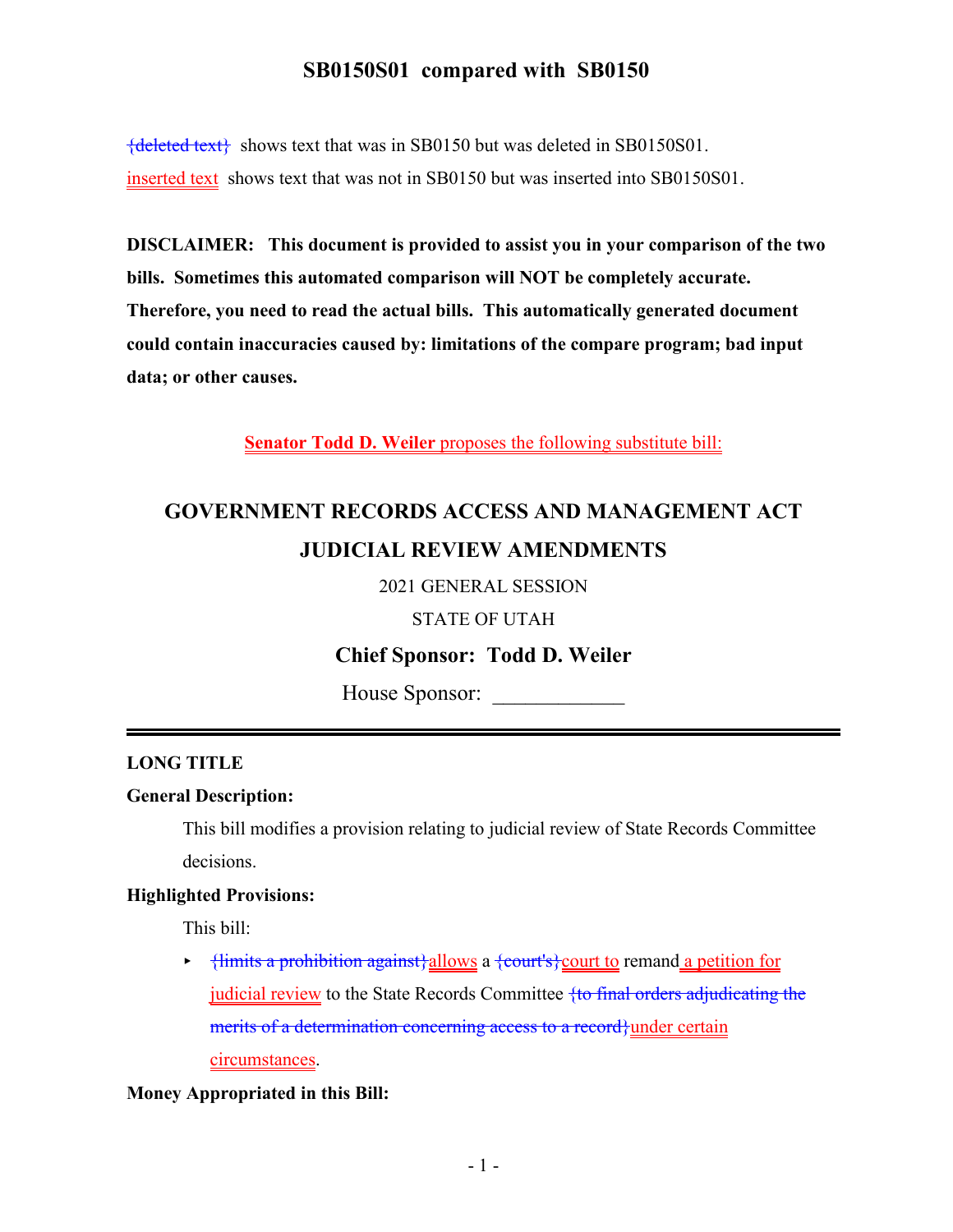### **SB0150S01 compared with SB0150**

None

#### **Other Special Clauses:**

None

**Utah Code Sections Affected:**

#### AMENDS:

**63G-2-404**, as last amended by Laws of Utah 2019, Chapter 254

*Be it enacted by the Legislature of the state of Utah:*

Section 1. Section **63G-2-404** is amended to read:

## **63G-2-404. Judicial review.**

(1) (a) A petition for judicial review of an order or decision, as allowed under this part or in Subsection 63G-2-701(6)(a)(ii), shall be filed no later than 30 days after the date of the order or decision.

(b) The State Records Committee is a necessary party to a petition for judicial review of a State Records Committee order.

(c) The executive secretary of the State Records Committee shall be served with notice of a petition for judicial review of a State Records Committee order, in accordance with the Utah Rules of Civil Procedure.

(2) A petition for judicial review is a complaint governed by the Utah Rules of Civil Procedure and shall contain:

(a) the petitioner's name and mailing address;

(b) a copy of the State Records Committee order from which the appeal is taken, if the petitioner is seeking judicial review of an order of the State Records Committee;

(c) the name and mailing address of the governmental entity that issued the initial determination with a copy of that determination;

(d) a request for relief specifying the type and extent of relief requested; and

(e) a statement of the reasons why the petitioner is entitled to relief.

(3) If the appeal is based on the denial of access to a protected record based on a claim of business confidentiality, the court shall allow the claimant of business confidentiality to provide to the court the reasons for the claim of business confidentiality.

(4) All additional pleadings and proceedings in the district court are governed by the